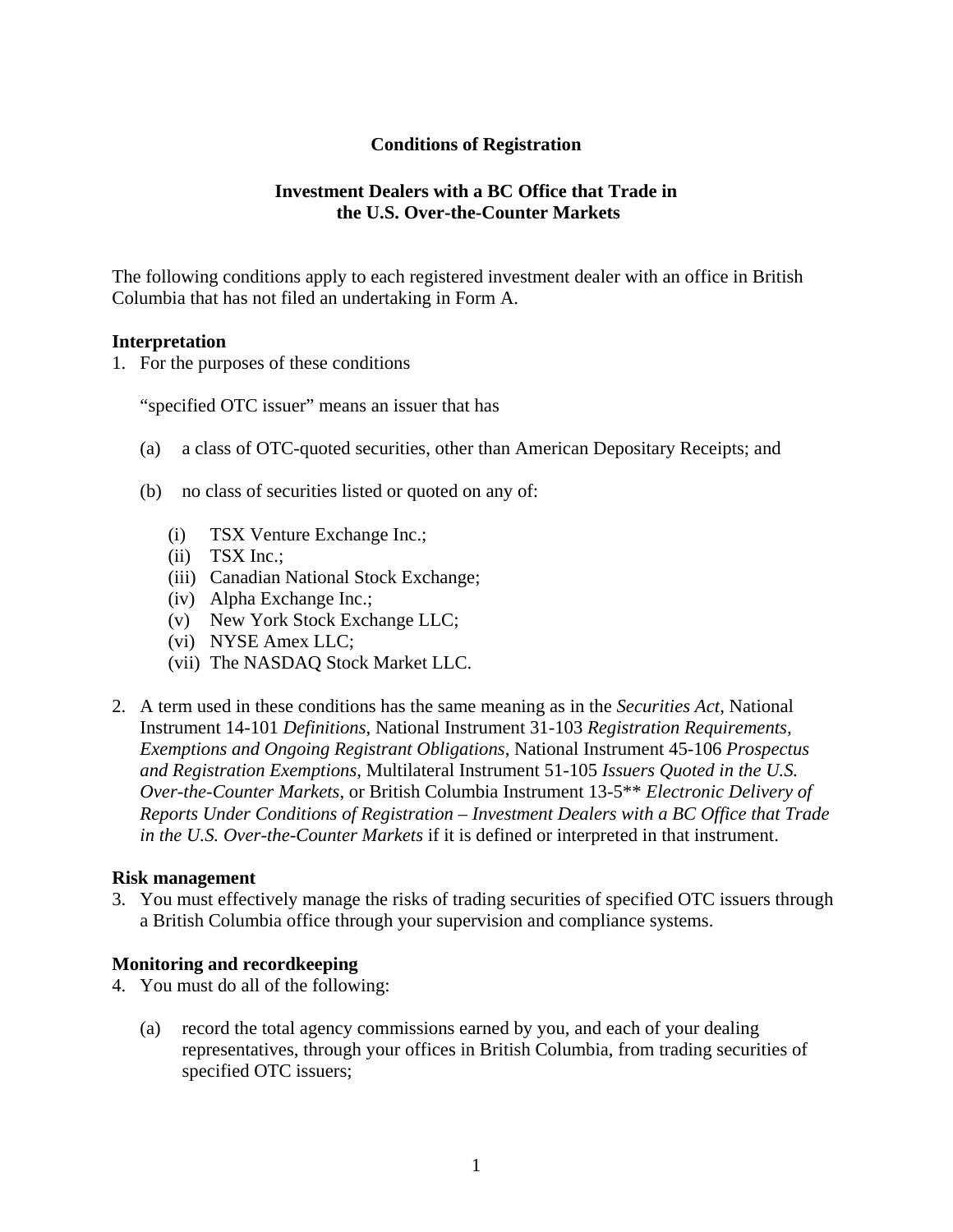- (b) calculate and record, for you and each of your dealing representatives in British Columbia, the commissions recorded under condition 4(a) as a percentage of total agency commissions earned trading all equity securities through your offices in British Columbia;
- (c) record every deposit of securities of a specified OTC issuer made through a British Columbia office into an account for which an insider, control person, or founder of the specified OTC issuer, or a person who conducts or causes to be conducted investor relations activities relating to the specified OTC issuer is one of the following:
	- (i) the beneficial owner, or an individual who controls or directs, directly or indirectly, the beneficial owner;
	- (ii) a person who gives trading instructions;
- (d) for each deposit of securities of a specified OTC issuer that you refuse under condition 11, record all jurisdictions identified under condition 7(c) or (d);
- (e) for a deposit of securities of a specified OTC issuer made through a British Columbia office, record all jurisdictions identified under condition 7(c) or (d);
- (f) record the total number of deposits of securities of specified OTC issuers that you refused under condition 11;
- (g) for an individual identified under condition  $6(a)$  or (b) as a beneficial owner or as controlling or directing, directly or indirectly, a beneficial owner that is not an individual calculate and record all of the following:
	- (i) the total number of securities of a specified OTC issuer held with your firm through a British Columbia office;
	- (ii) the percentage of the outstanding securities of the specified OTC issuer held with your firm through a British Columbia office that the number determined under condition  $4(g)(i)$  is;
- (h) for trading your firm facilitated in securities of a specified OTC issuer through a British Columbia office, calculate and record all of the following:
	- (i) for each calendar week, the number of units traded expressed as a percentage of securities of a specified OTC issuer traded, by volume, on all markets;
	- (ii) for each calendar quarter, the number of units traded, if that number is equal to or greater than 100,000.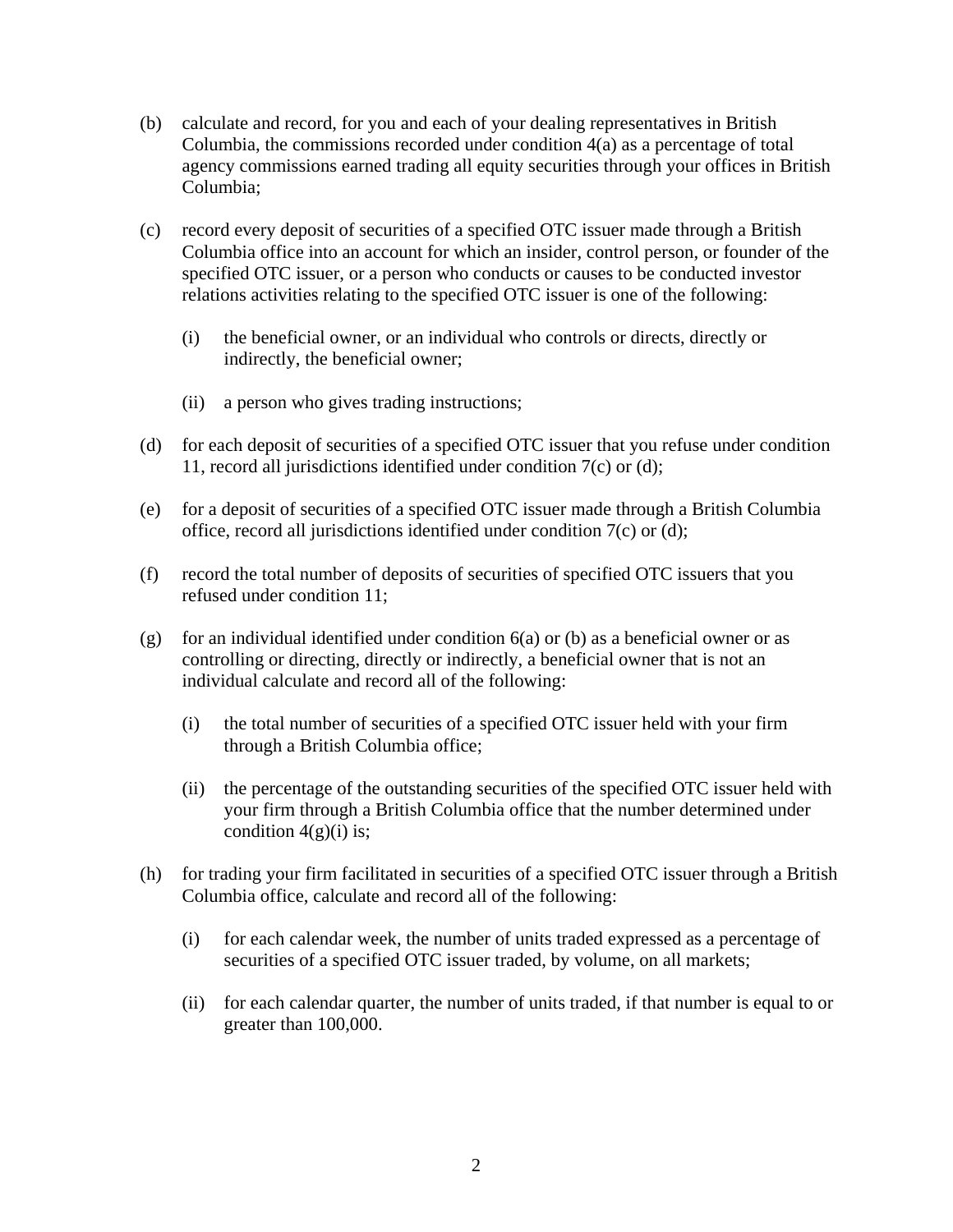# **Reporting**

5. Within 30 days of the end of each calendar quarter, you must deliver a report in Form B to the British Columbia Securities Commission containing the information obtained under conditions  $4(a)$ , (b), (d), (f), (g), and (h).

# **Establishing beneficial ownership**

- 6. You must not accept an order to sell securities of a specified OTC issuer through a British Columbia office until you have done all of the following:
	- (a) make the inquiries necessary for you to form a reasonable belief that you know the identity of the beneficial owner of those securities;
	- (b) if the person you believe to be the beneficial owner of the securities is not an individual, you make the inquiries necessary for you to form a reasonable belief that you know the identity of every individual who controls or directs, directly or indirectly, the beneficial owner.
- 7. You must take reasonable steps to determine, for every person you identify under condition 6 all of the following:
	- (a) whether the person is an insider, control person, or founder of the specified OTC issuer, or a person who conducts or causes to be conducted investor relations activities relating to the specified OTC issuer;
	- (b) if the person falls within condition  $7(a)$ , how the person acquired the securities;
	- (c) if the person is an individual, all jurisdictions of which the person is a citizen or resident;
	- (d) if the person is not an individual, all jurisdictions in which the person identified under condition 6(b) is organized, controlled, directed, or managed.

### **Responsibility of designated individual**

- 8. If you trade securities of a specified OTC issuer through a British Columbia office, you must designate an individual to manage and enforce these conditions.
- 9. An individual designated under condition 8 must be one of the following:
	- (a) the president, chief executive officer, chief operating officer, or chief financial officer of your firm, or an individual from your firm who performs the functional equivalent to any of those positions;
	- (b) a registered chief compliance officer of your firm;
	- (c) a registered ultimate designated person of your firm.